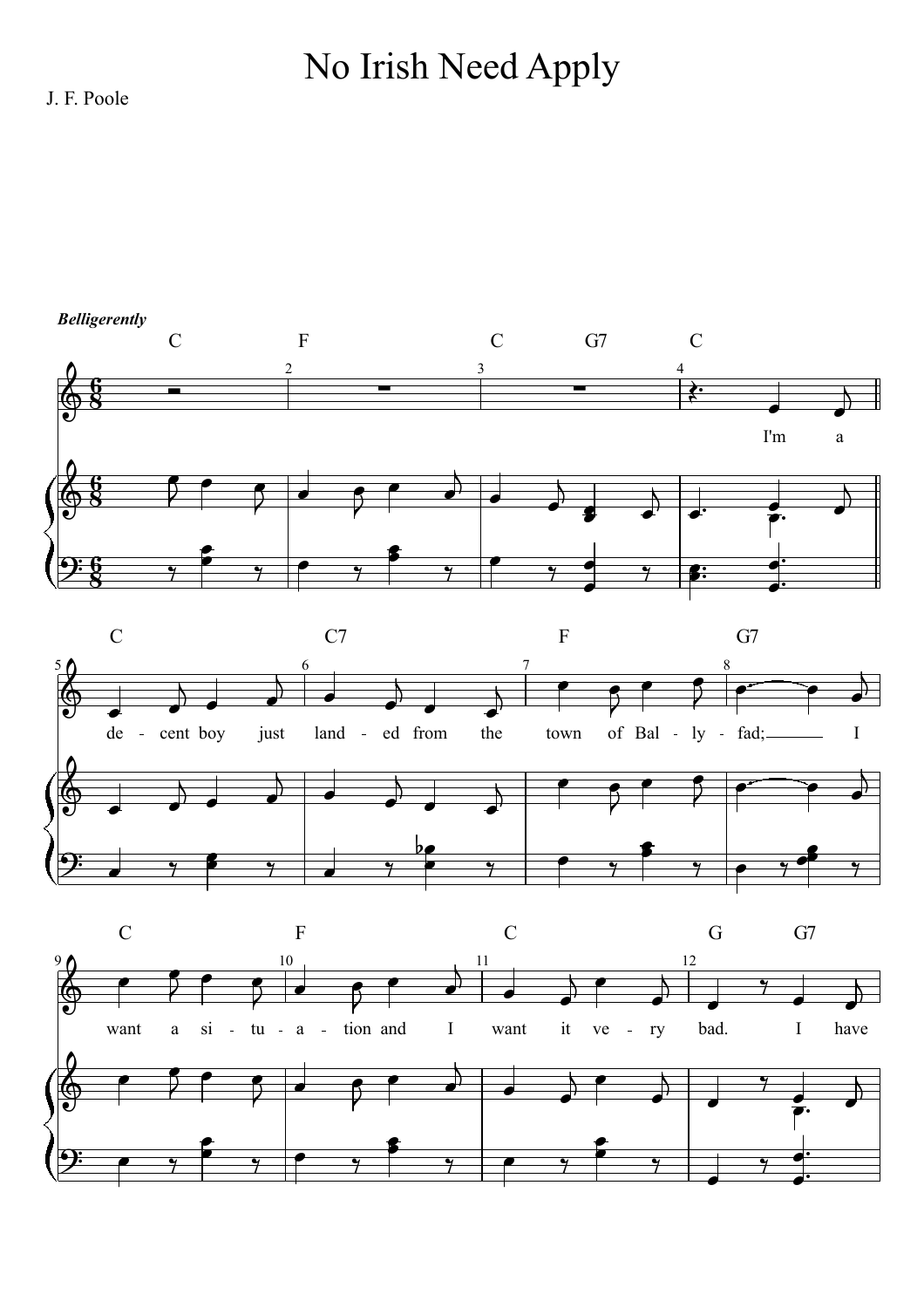





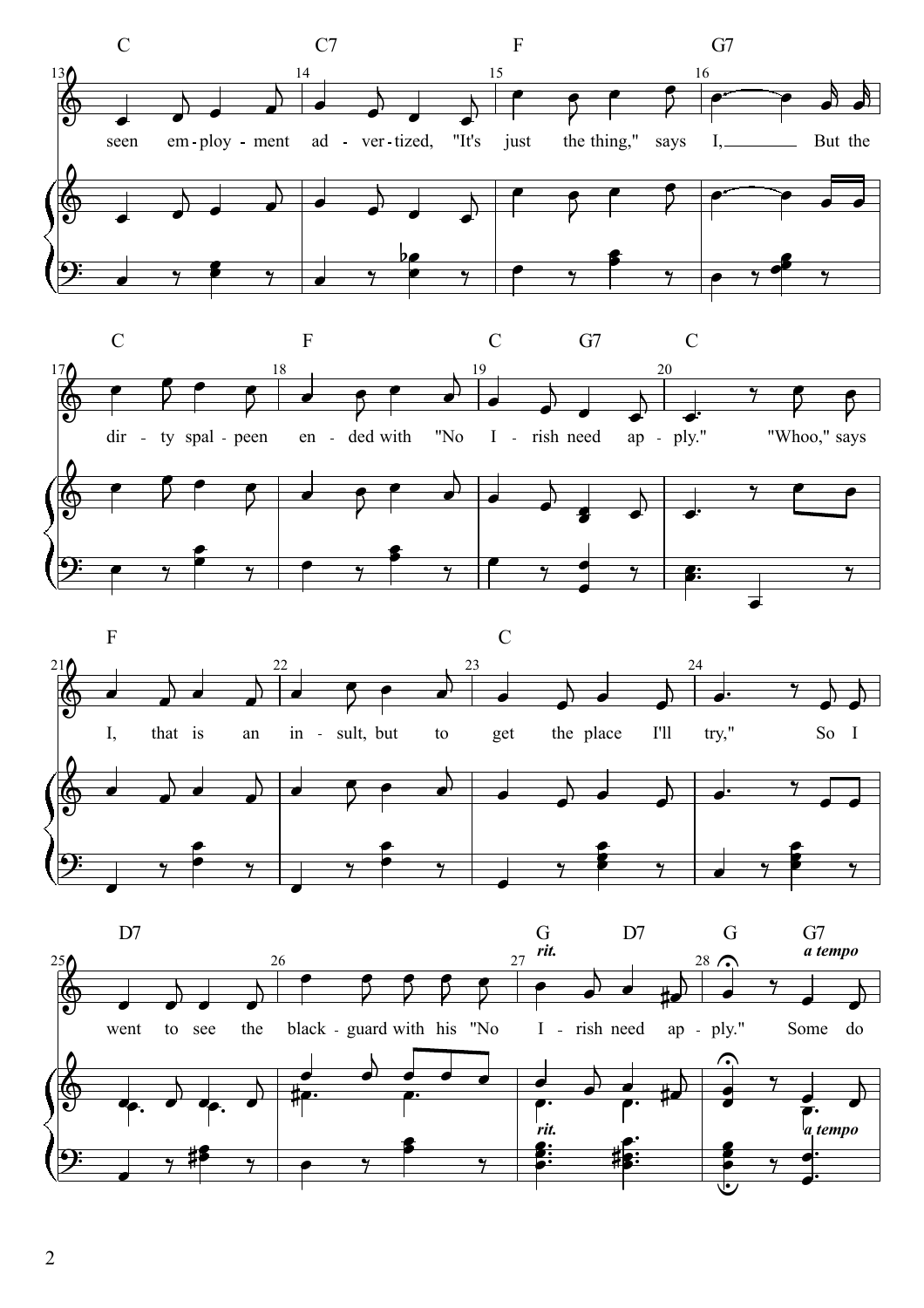







3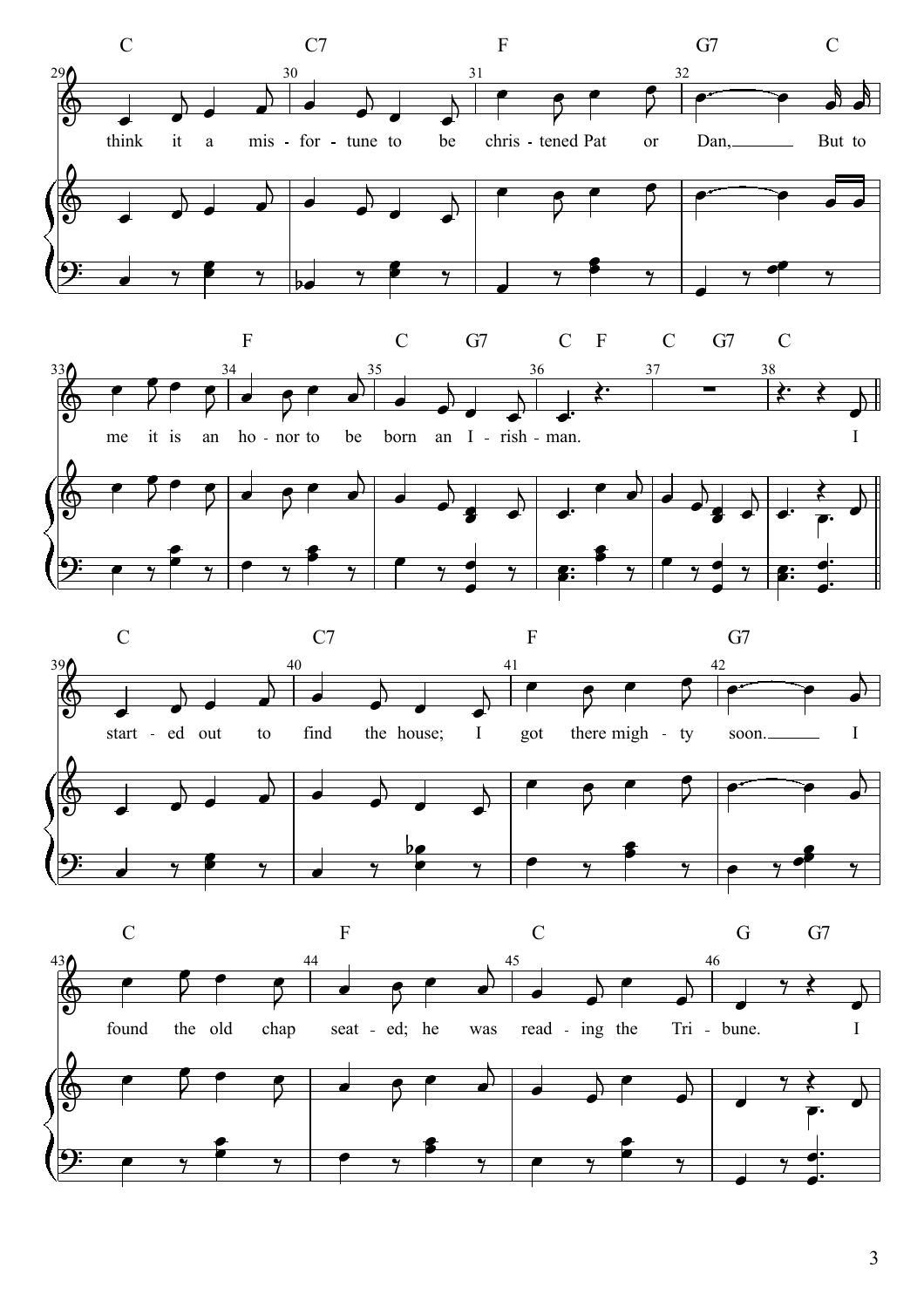





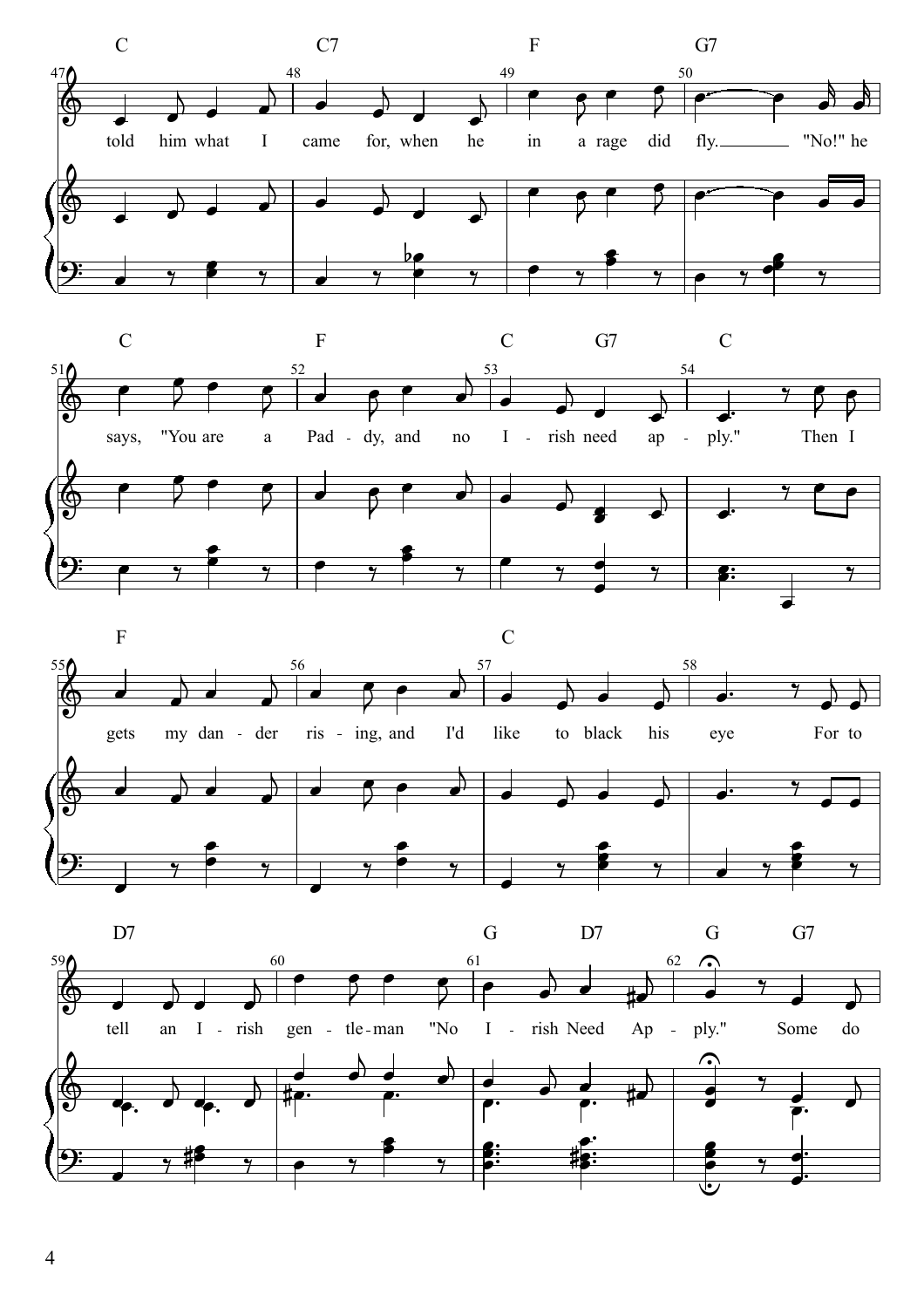





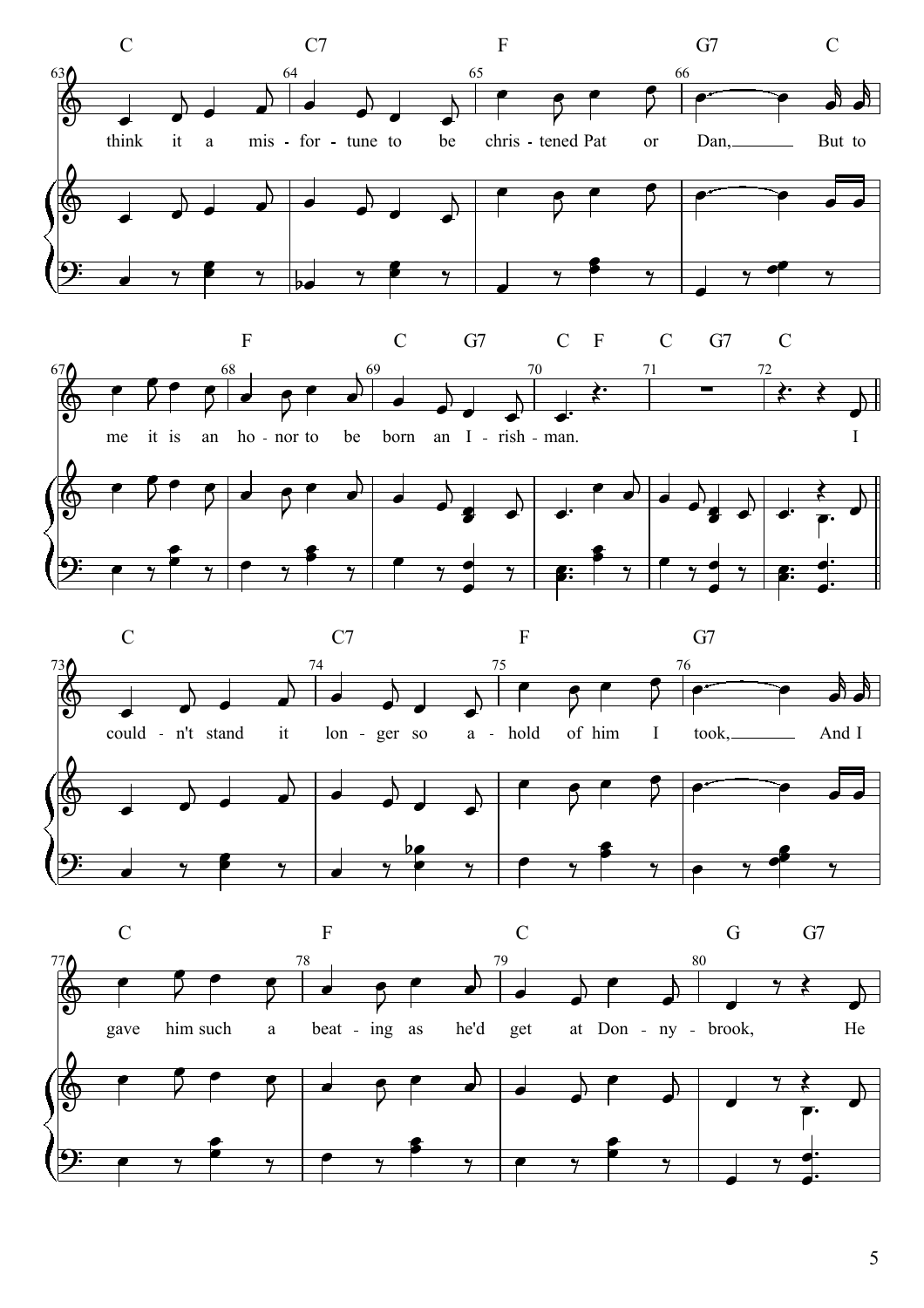





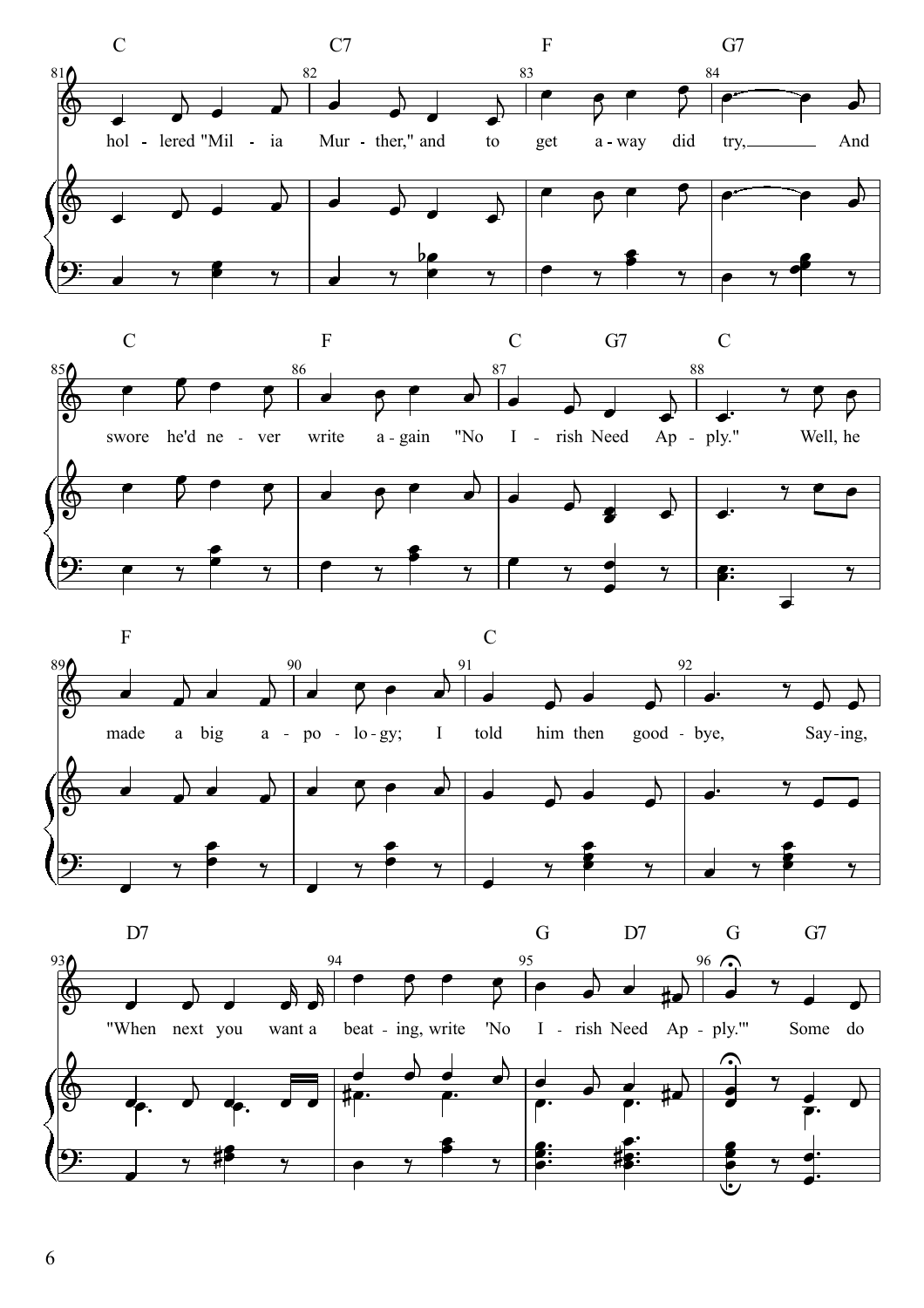

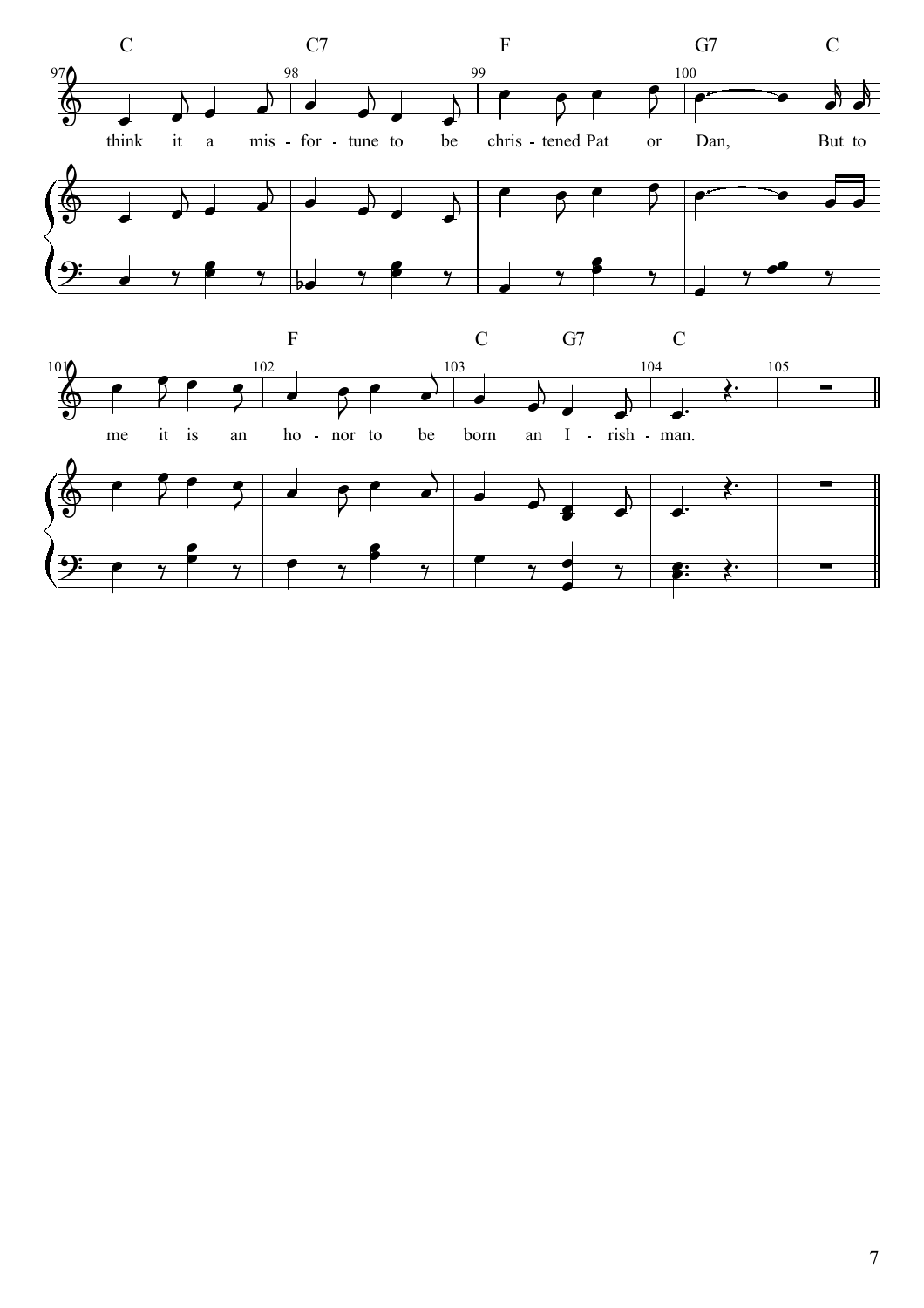## No Irish Need Apply - Melody

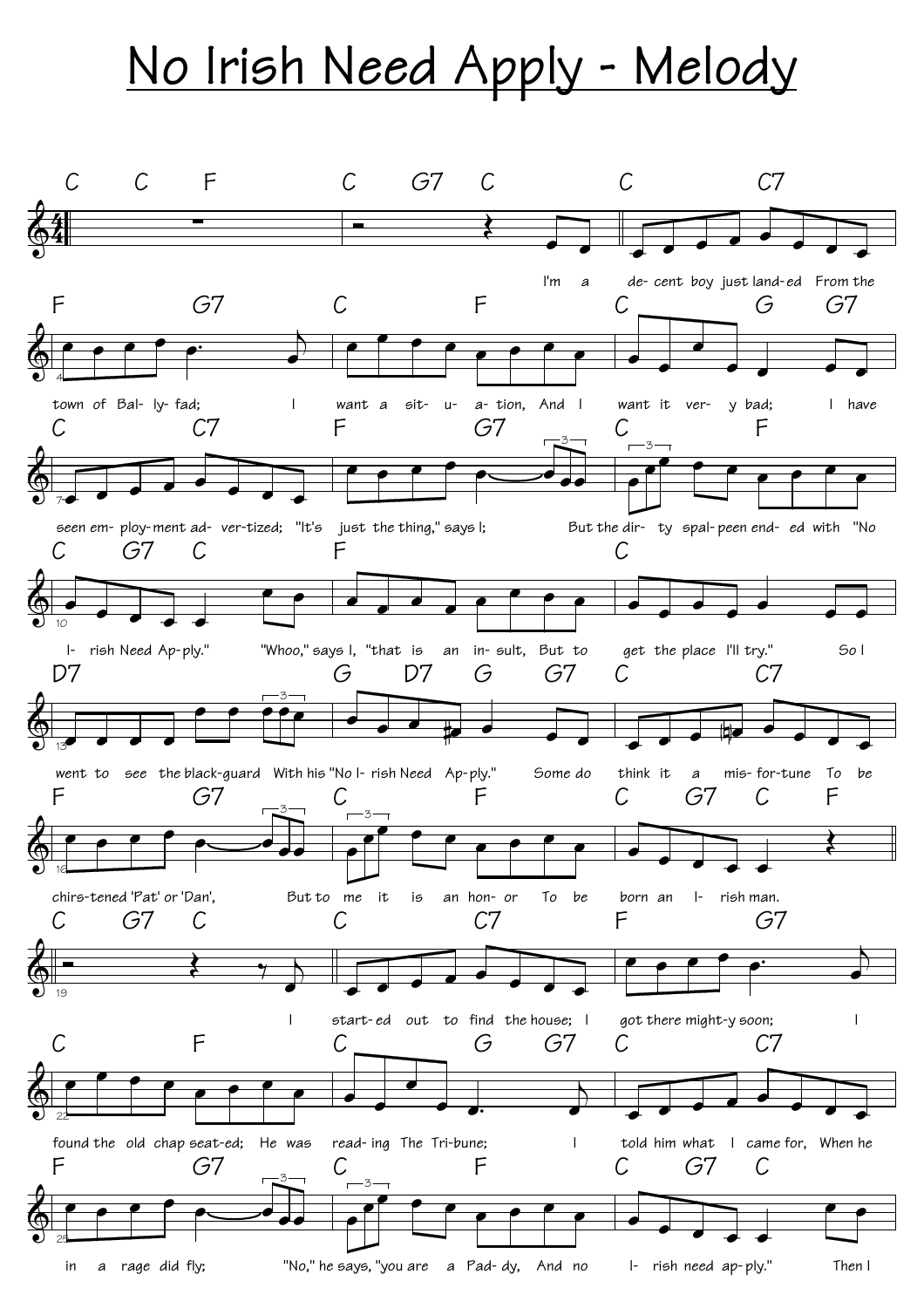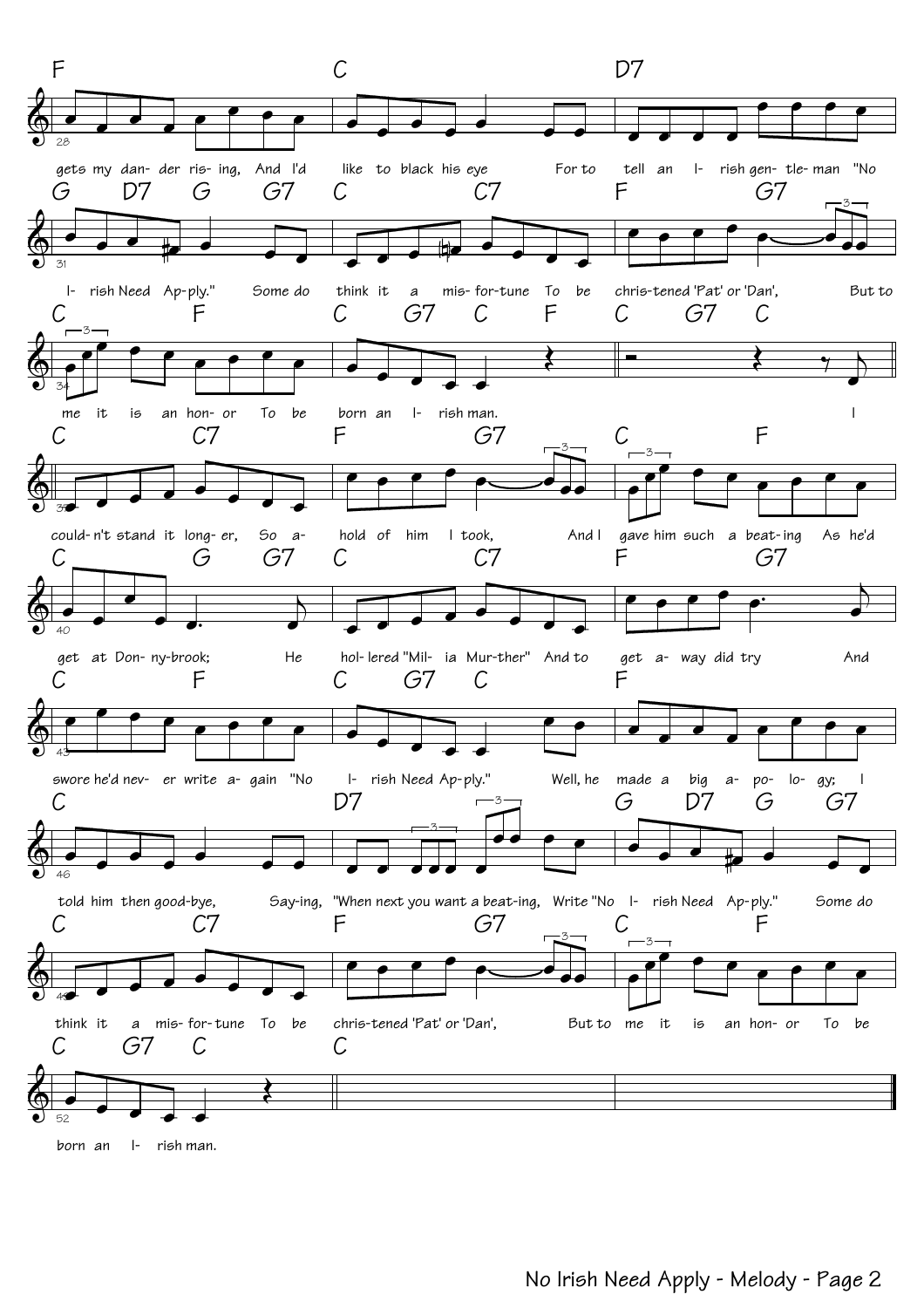### No Irish Need Apply - Harmony







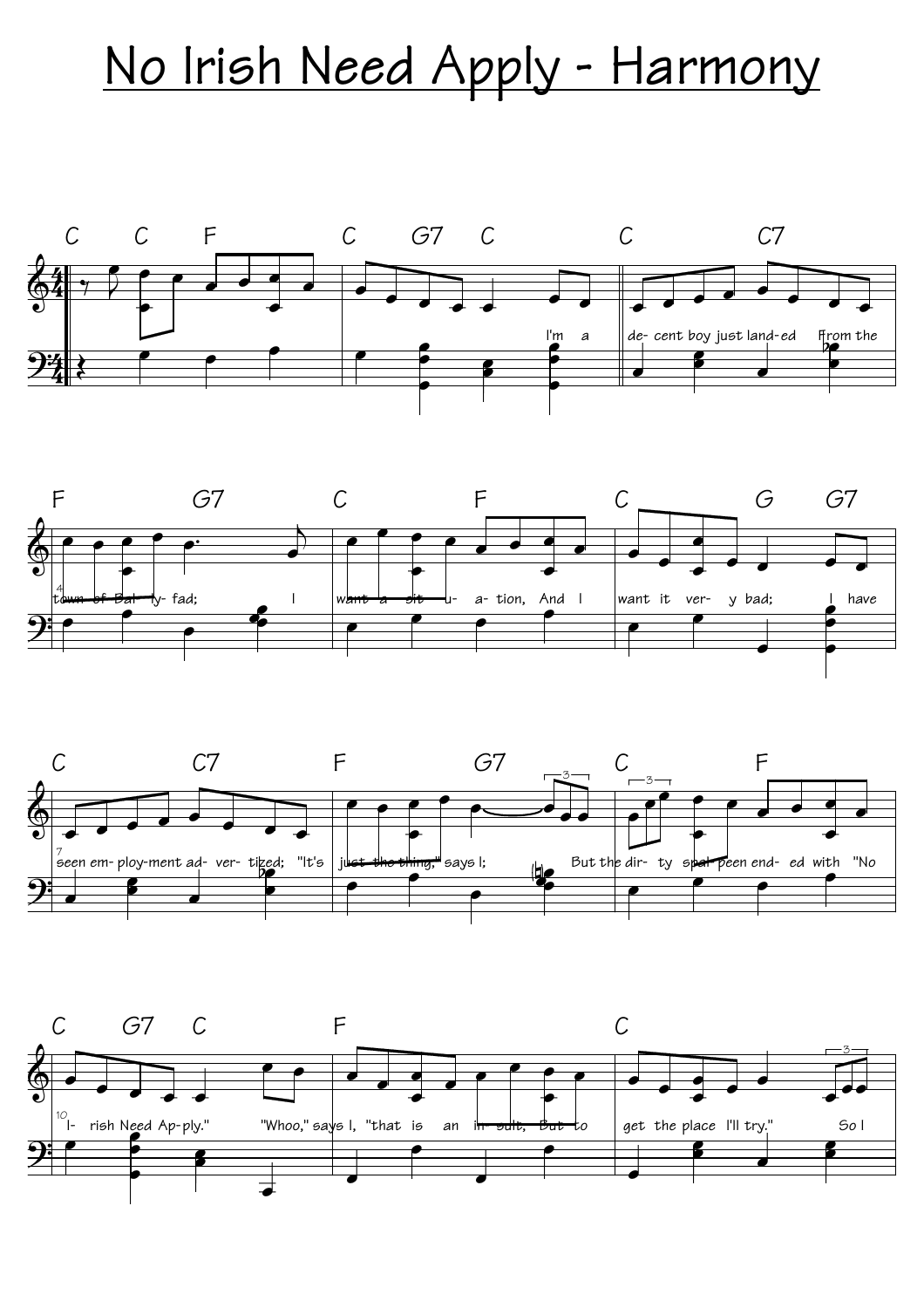









No Irish Need Apply - Harmony - Page 2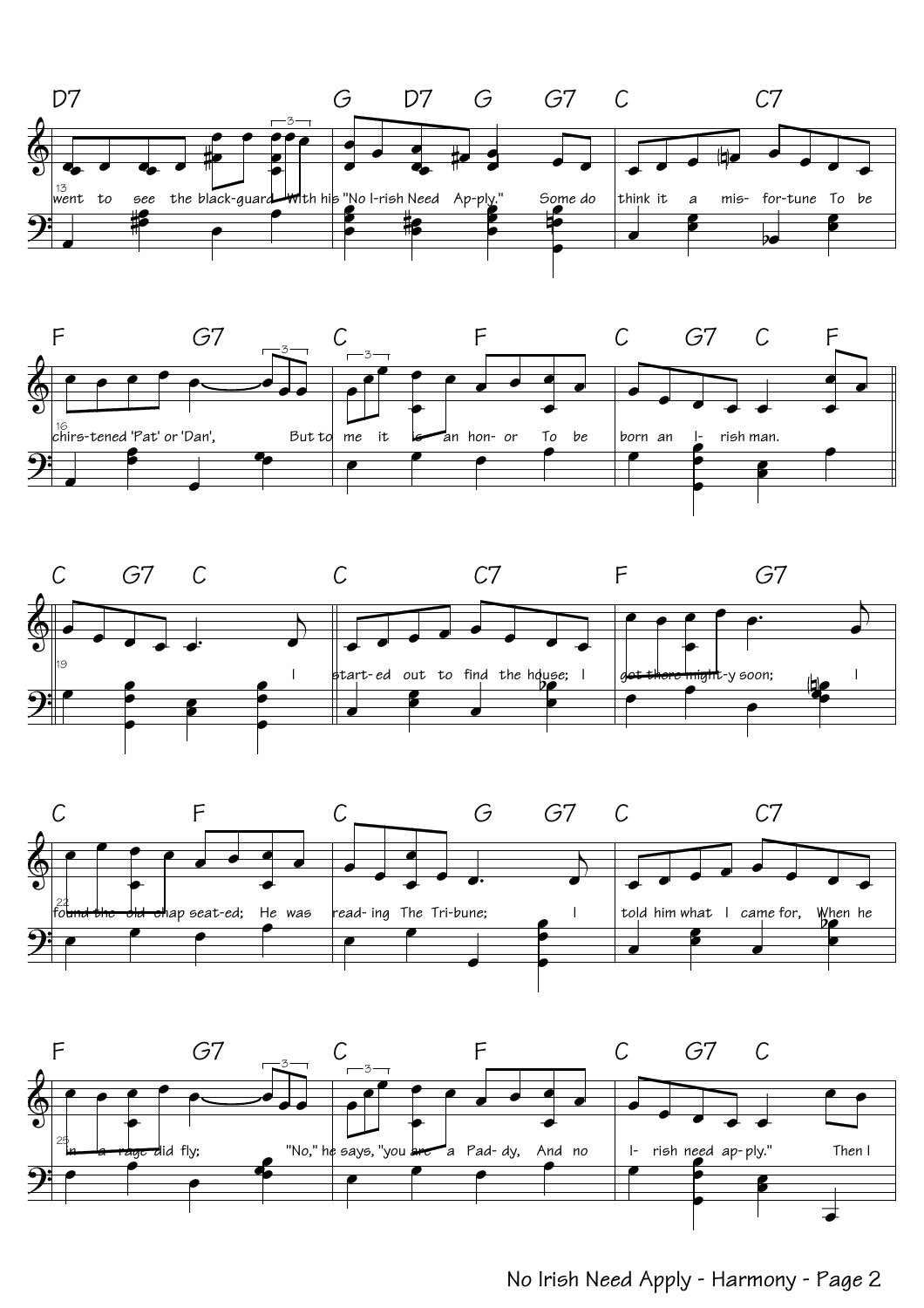









No Irish Need Apply - Harmony - Page 3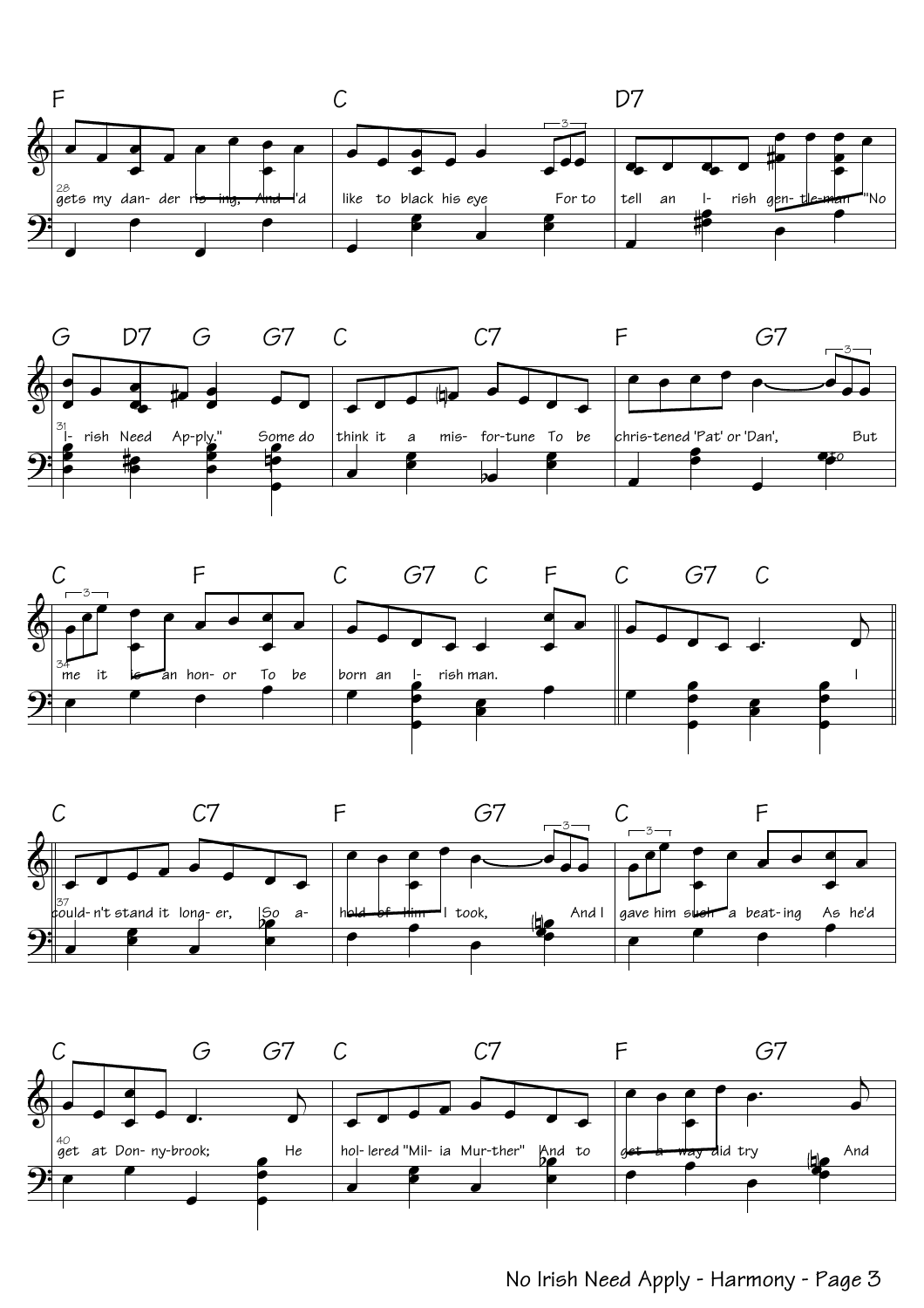







No Irish Need Apply - Harmony - Page 4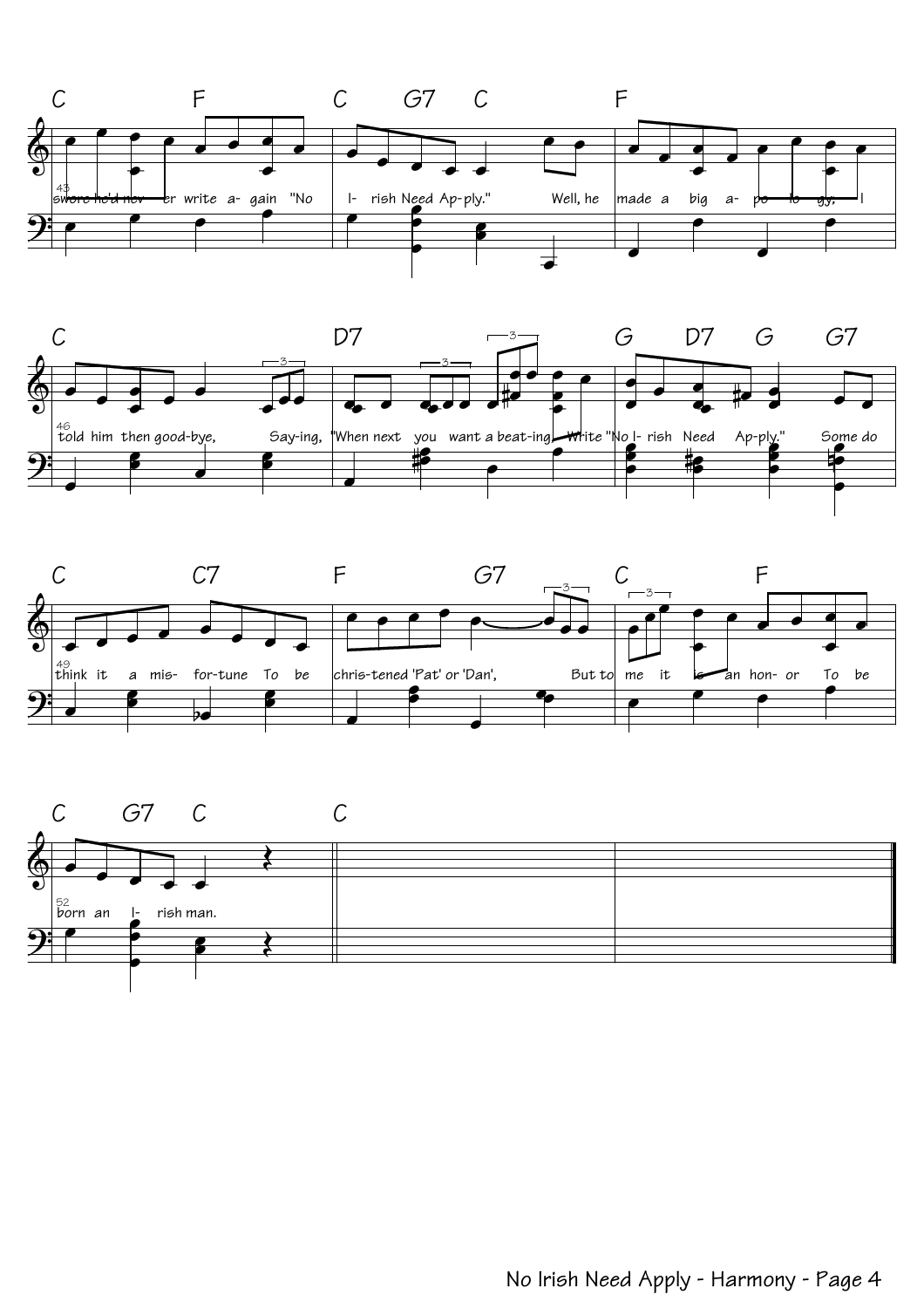#### No Irish Need Apply- Acoustic Piano





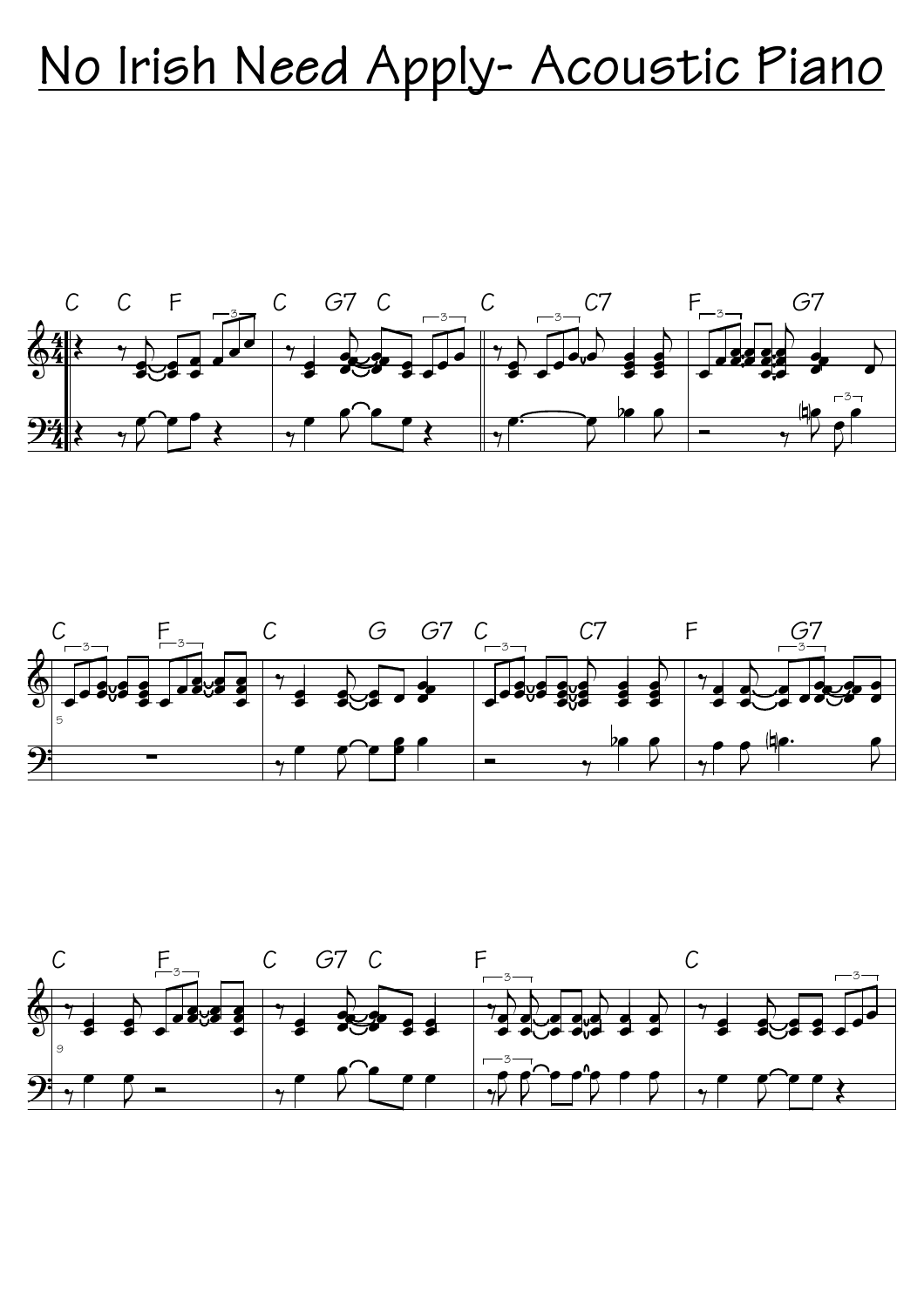







No Irish Need Apply- Acoustic Piano - Page 2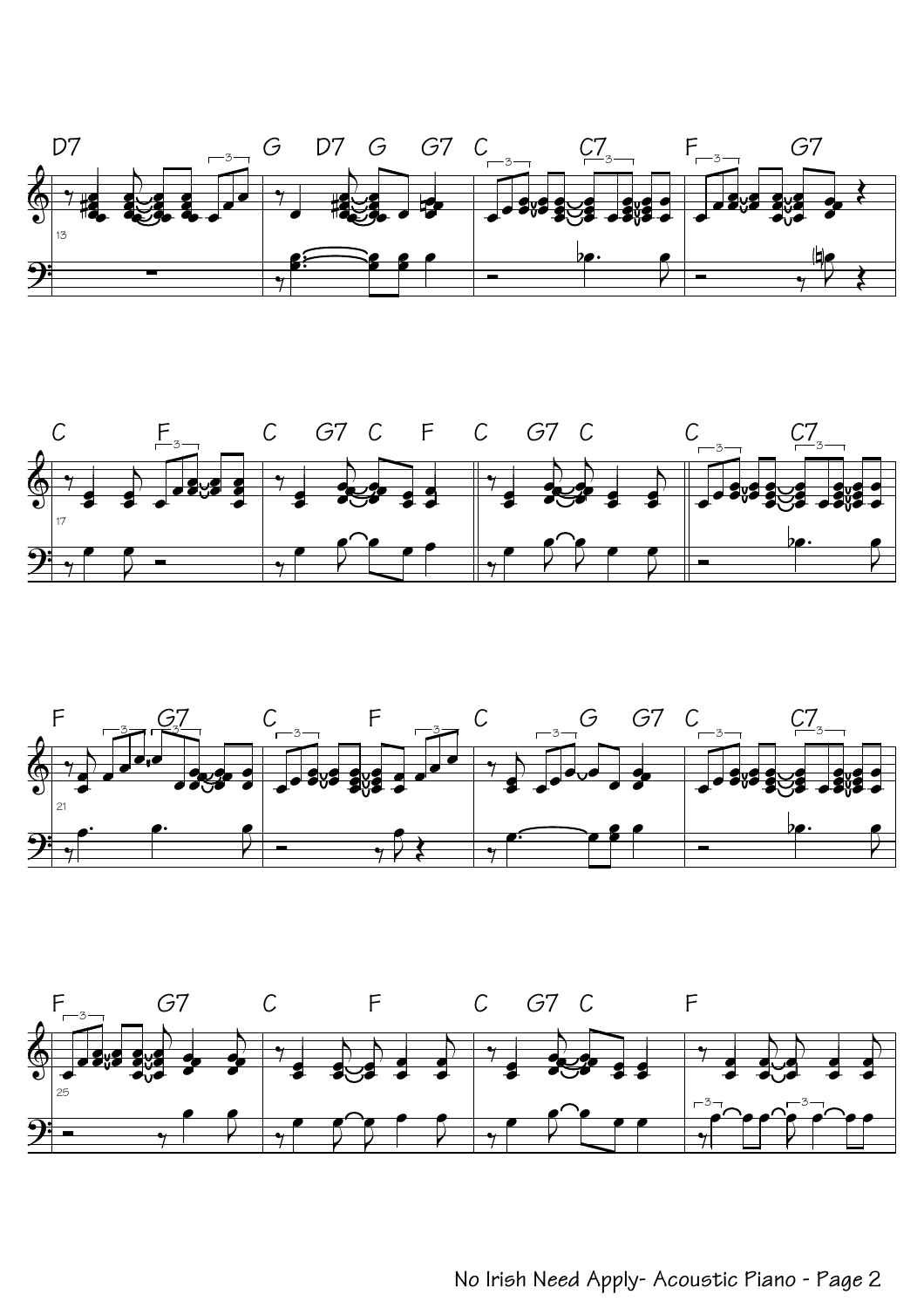







No Irish Need Apply- Acoustic Piano - Page 3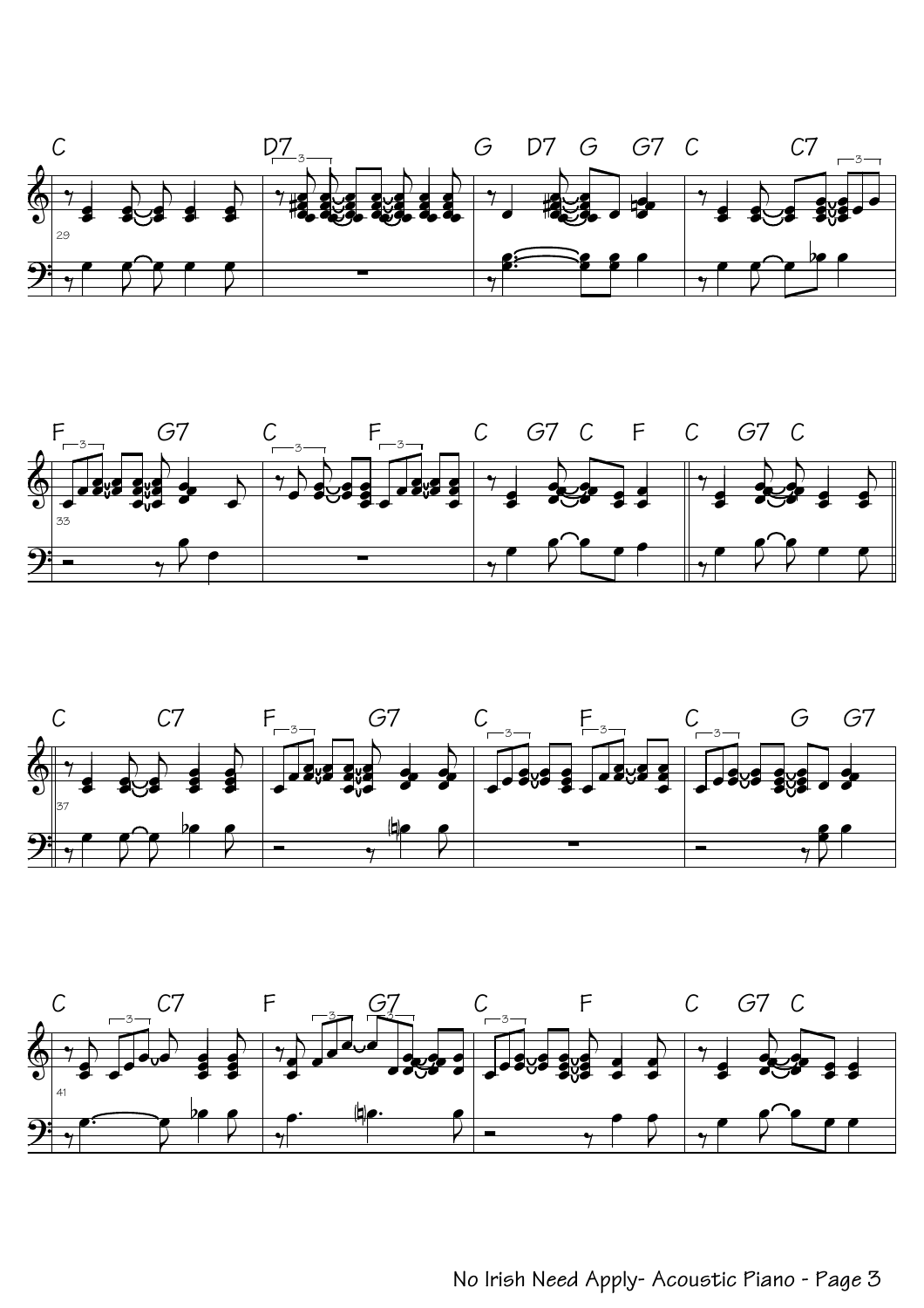



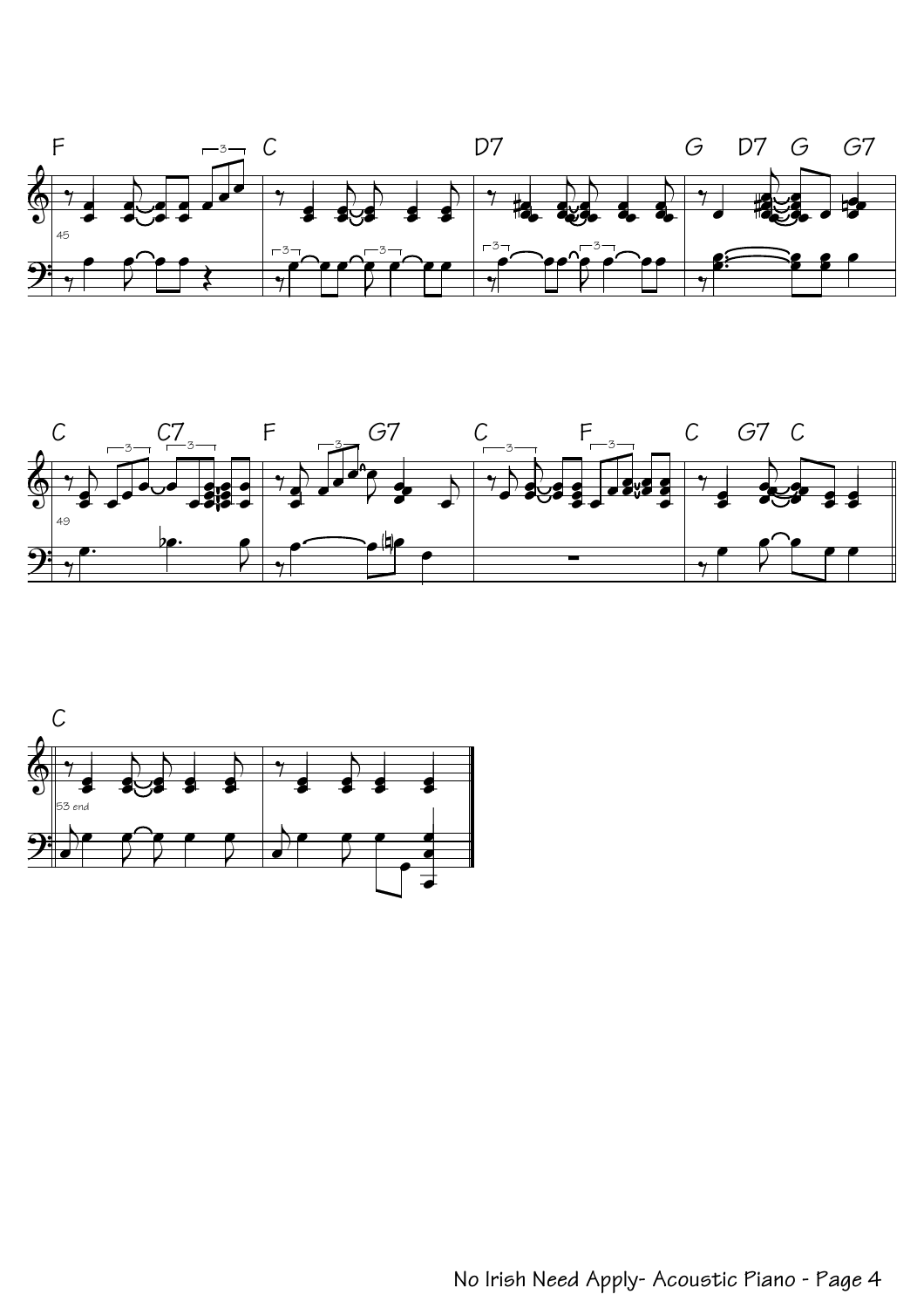#### No Irish Need Apply- Acoustic Guitar













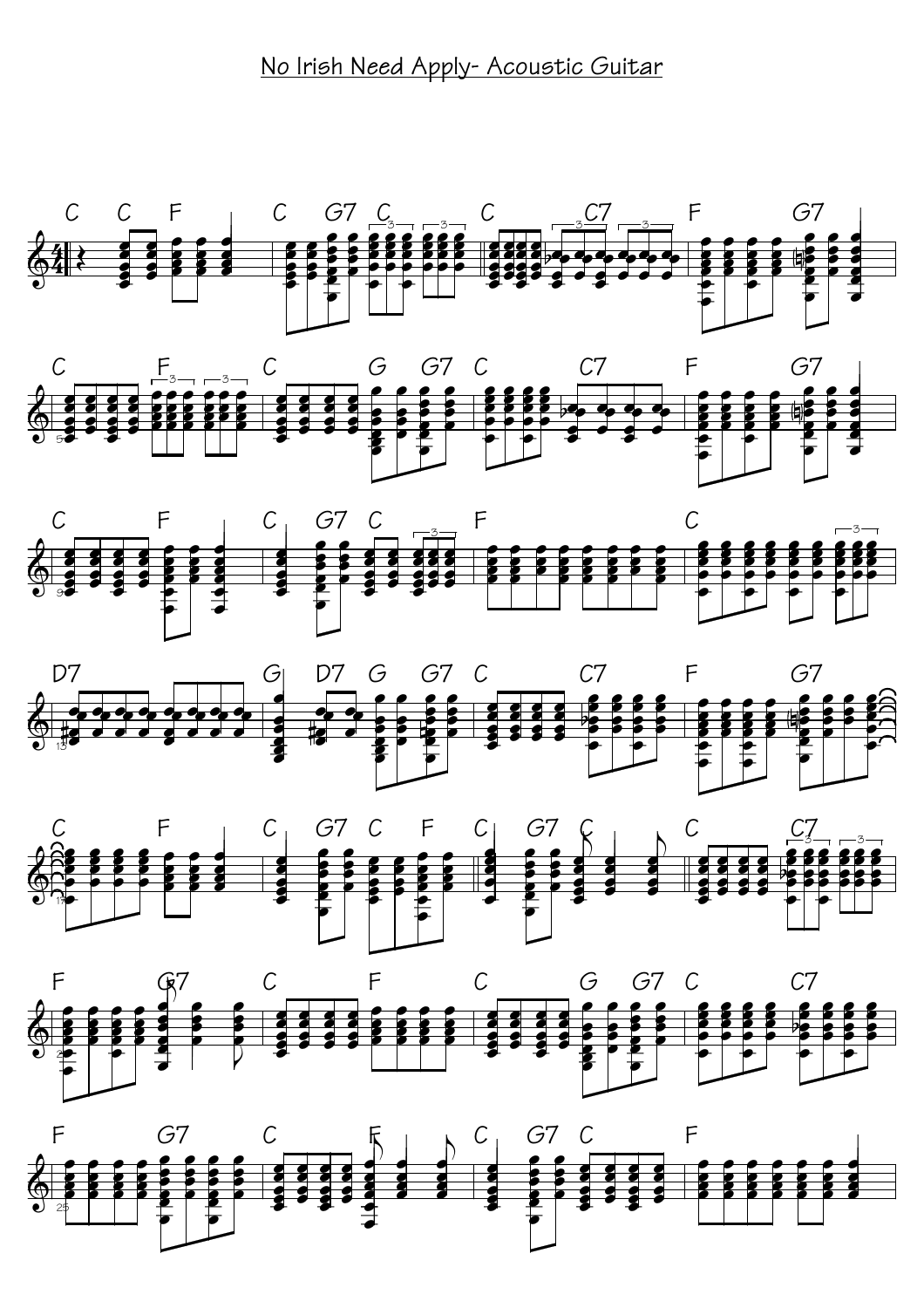











**J** 

\_Ð

**S** 

 $\ddot{\bm{s}}$ 

**S** 

\_Ð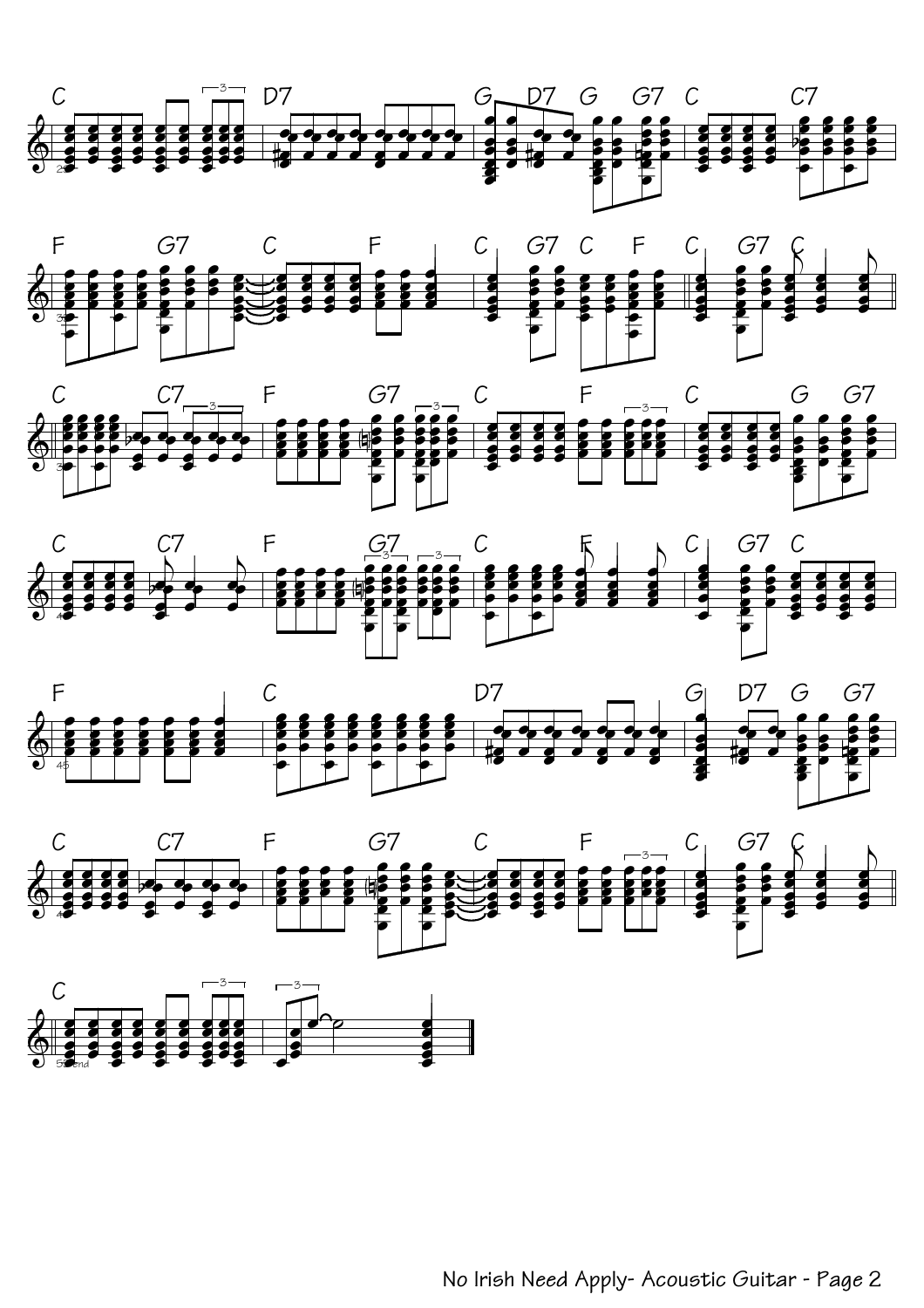# No Irish Need Apply- Accordion